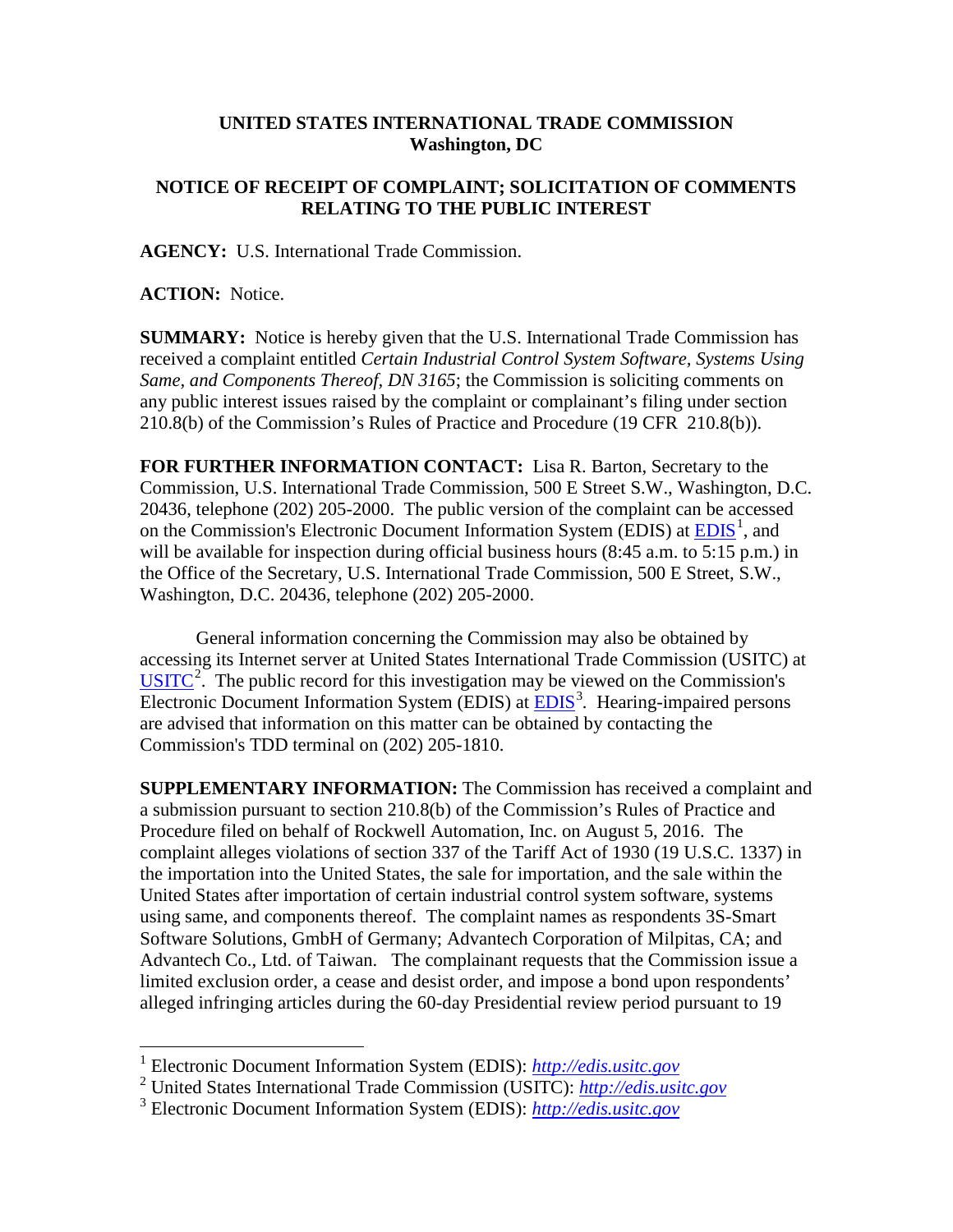## U.S.C. 1337(j).

Proposed respondents, other interested parties, and members of the public are invited to file comments, not to exceed five (5) pages in length, inclusive of attachments, on any public interest issues raised by the complaint or section 210.8(b) filing. Comments should address whether issuance of the relief specifically requested by the complainant in this investigation would affect the public health and welfare in the United States, competitive conditions in the United States economy, the production of like or directly competitive articles in the United States, or United States consumers.

In particular, the Commission is interested in comments that:

- (i) explain how the articles potentially subject to the requested remedial orders are used in the United States;
- (ii) identify any public health, safety, or welfare concerns in the United States relating to the requested remedial orders;
- (iii) identify like or directly competitive articles that complainant, its licensees, or third parties make in the United States which could replace the subject articles if they were to be excluded;
- (iv) indicate whether complainant, complainant's licensees, and/or third party suppliers have the capacity to replace the volume of articles potentially subject to the requested exclusion order and/or a cease and desist order within a commercially reasonable time; and
- (v) explain how the requested remedial orders would impact United States consumers.

Written submissions must be filed no later than by close of business, eight calendar days after the date of publication of this notice in the *Federal Register*. There will be further opportunities for comment on the public interest after the issuance of any final initial determination in this investigation.

Persons filing written submissions must file the original document electronically on or before the deadlines stated above and submit 8 true paper copies to the Office of the Secretary by noon the next day pursuant to section 210.4(f) of the Commission's Rules of Practice and Procedure (19 CFR 210.4(f)). Submissions should refer to the docket number ("Docket No. 3165") in a prominent place on the cover page and/or the first page. (*See* Handbook for [Electronic Filing Procedures](http://www.usitc.gov/secretary/fed_reg_notices/rules/handbook_on_electronic_filing.pdf), *Electronic Filing Procedures*<sup>[4](#page-1-0)</sup>). Persons with questions regarding filing should contact the Secretary (202-205-2000).

 $\overline{a}$ 

<span id="page-1-0"></span><sup>4</sup> Handbook for Electronic Filing Procedures:

[http://www.usitc.gov/secretary/fed\\_reg\\_notices/rules/handbook\\_on\\_electronic\\_filing.pdf](http://www.usitc.gov/secretary/fed_reg_notices/rules/handbook_on_electronic_filing.pdf)